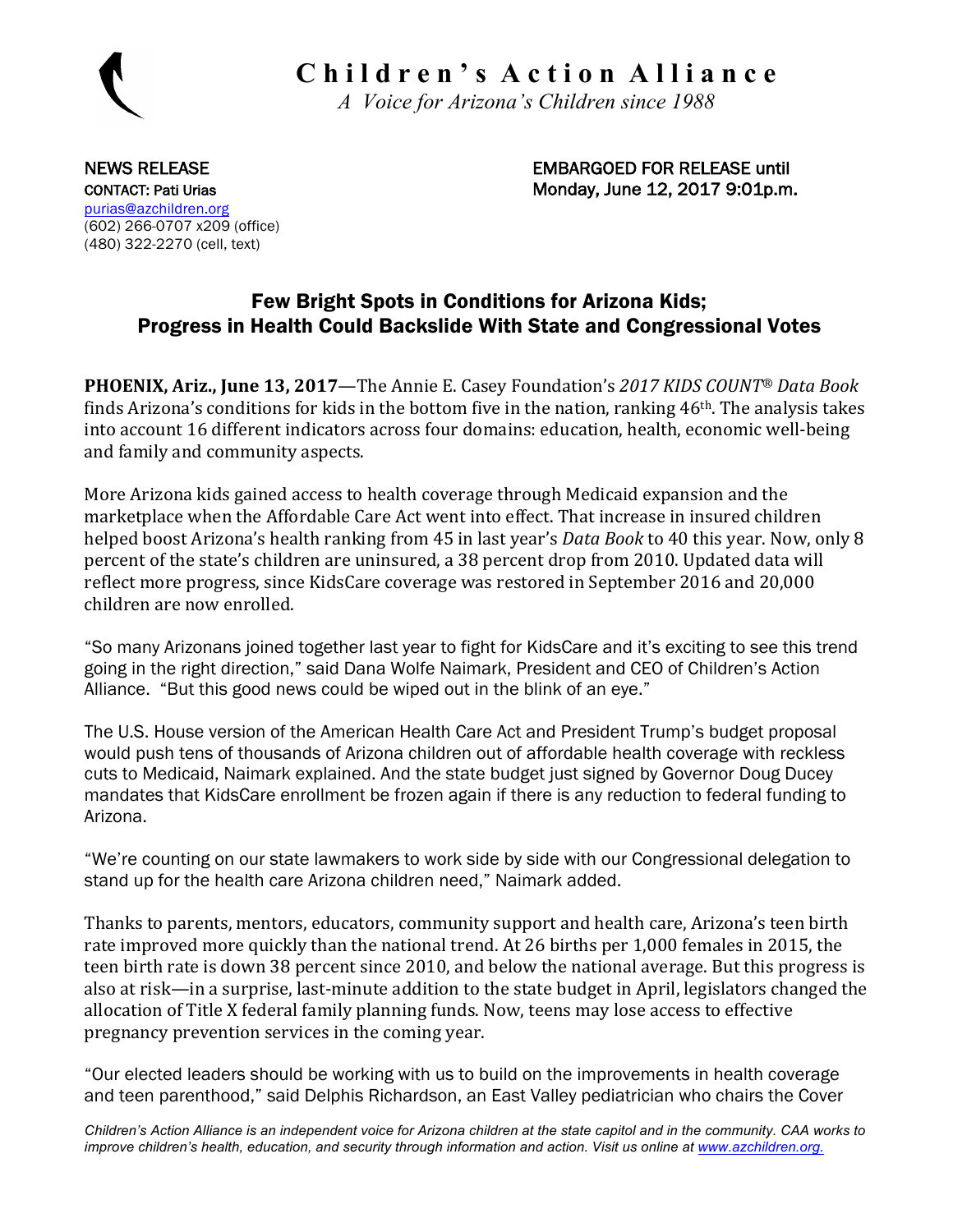

## **C h i l d r e n ' s A c t i o n A l l i a n c e**

 *A Voice for Arizona's Children since 1988*

Kids Coalition. "I know firsthand these are two of the most important changes we can make to help children grow up healthy and make families stronger."

Other measures that showed slow improvement include:

- The percentage of 3-4 year old children not enrolled in preschool is now at 63 percent, compared to 66 perent in 2010; Arizona still ranks in the bottom five states.
- The percentage of children living in families where no parent has full-time, year-round employment has improved a bit more in Arizona than the national trend.
- The rate of child and teen deaths dropped 14 percent from 2010 to 2015, now just below the national average.

The report shows that many families in Arizona continue to struggle with poverty during the slow and uneven economic recovery. One in four children in the state is growing up poor, higher than the national average of 21 percent.

The *2017 Data Book* will be available June 12th at 9:01pm Arizona time at www.aecf.org, with additional information and online data tools at the KIDS COUNT Data Center. Users can customize their own data sets, maps and graphics to illustrate the most recent statistics available.

*Children's Action Alliance is an independent voice for Arizona children at the state capitol and in the community. CAA works to improve children's health, education and security through information and action.* 

*The Annie E. Casey Foundation creates a brighter future for the nation's children by developing solutions to strengthen families, build paths to economic opportunity and transform struggling communities into safer and healthier places to live, work and grow. KIDS COUNT® is a registered trademark of the Annie E. Casey Foundation. For more information, visit www.aecf.org.* 



-30-